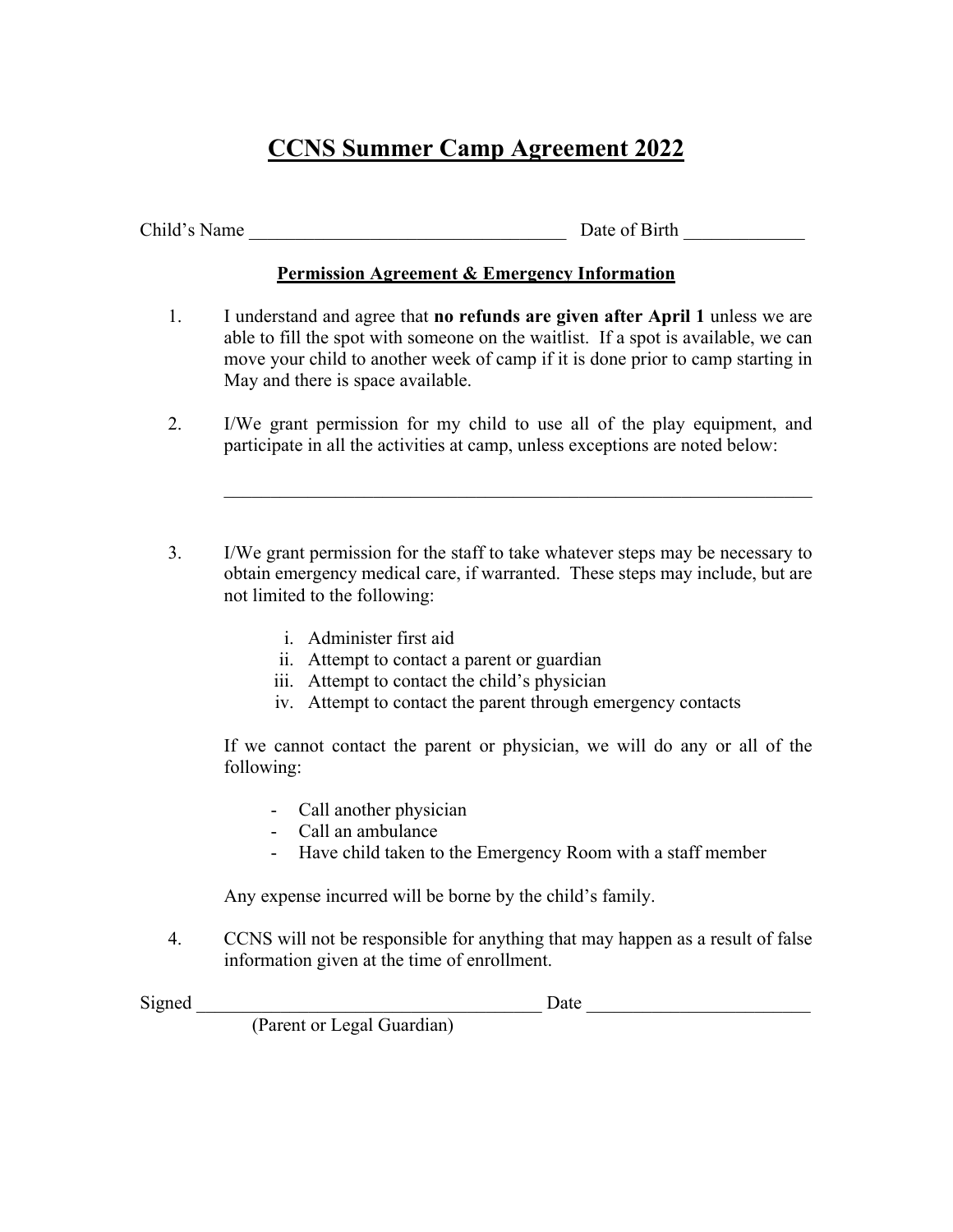5. I give permission for my child to be photographed for use on the CCNS Instagram account and Facebook Page. No names of children are ever used with the photos. Weekly Summer Camp social media posts are made throughout the summer.

| Signed |                            | )ate |  |
|--------|----------------------------|------|--|
|        | (Parent or Legal Guardian) |      |  |

## **Emergency Contact Information**

|                  | Child's Name                                                                                                                                                                                                                                                                                                                                     |  |  |  |
|------------------|--------------------------------------------------------------------------------------------------------------------------------------------------------------------------------------------------------------------------------------------------------------------------------------------------------------------------------------------------|--|--|--|
|                  |                                                                                                                                                                                                                                                                                                                                                  |  |  |  |
|                  | Cell Phone $\#\mathbb{R}$ $\qquad \qquad$ $\qquad \qquad$ $\qquad$ $\qquad$ $\qquad \qquad$ $\qquad$ $\qquad$ $\qquad$ $\qquad$ $\qquad \qquad$ $\qquad$ $\qquad$ $\qquad$ $\qquad$ $\qquad$ $\qquad$ $\qquad$ $\qquad$ $\qquad$ $\qquad$ $\qquad$ $\qquad$ $\qquad$ $\qquad$ $\qquad$ $\qquad$ $\qquad$ $\qquad$ $\qquad$ $\qquad$ $\qquad$ $\$ |  |  |  |
|                  |                                                                                                                                                                                                                                                                                                                                                  |  |  |  |
|                  |                                                                                                                                                                                                                                                                                                                                                  |  |  |  |
|                  |                                                                                                                                                                                                                                                                                                                                                  |  |  |  |
|                  |                                                                                                                                                                                                                                                                                                                                                  |  |  |  |
| parent/guardian: | The following person(s) may be contacted in an emergency, if we are unable to reach a                                                                                                                                                                                                                                                            |  |  |  |
|                  |                                                                                                                                                                                                                                                                                                                                                  |  |  |  |
|                  |                                                                                                                                                                                                                                                                                                                                                  |  |  |  |
|                  |                                                                                                                                                                                                                                                                                                                                                  |  |  |  |
|                  |                                                                                                                                                                                                                                                                                                                                                  |  |  |  |
|                  |                                                                                                                                                                                                                                                                                                                                                  |  |  |  |
|                  |                                                                                                                                                                                                                                                                                                                                                  |  |  |  |
|                  | Child's Dentist: Phone: Phone:                                                                                                                                                                                                                                                                                                                   |  |  |  |
|                  |                                                                                                                                                                                                                                                                                                                                                  |  |  |  |